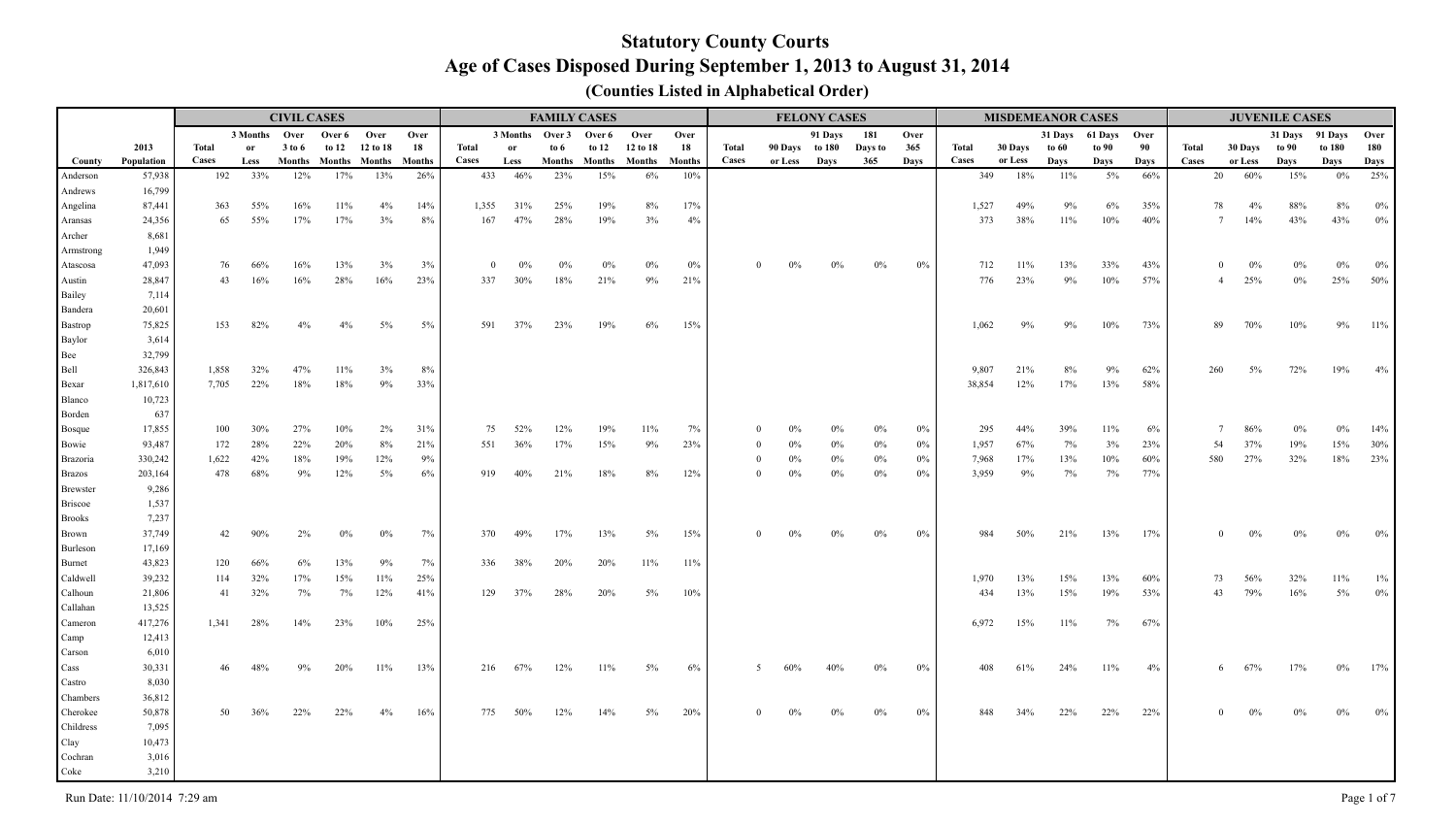|                    |                   |              |               | <b>CIVIL CASES</b>          |             |                |       |       |                   | <b>FAMILY CASES</b>    |       |                             |       |          |                | <b>FELONY CASES</b> |         |       |              |         |       | <b>MISDEMEANOR CASES</b> |       |              |               | <b>JUVENILE CASES</b> |        |       |
|--------------------|-------------------|--------------|---------------|-----------------------------|-------------|----------------|-------|-------|-------------------|------------------------|-------|-----------------------------|-------|----------|----------------|---------------------|---------|-------|--------------|---------|-------|--------------------------|-------|--------------|---------------|-----------------------|--------|-------|
|                    |                   |              | 3 Months Over |                             | Over 6 Over |                | Over  |       |                   | 3 Months Over 3 Over 6 |       | Over                        | Over  |          |                | 91 Days             | 181     | Over  |              |         |       | 31 Days 61 Days Over     |       |              |               | 31 Days 91 Days       |        | Over  |
|                    | 2013              | <b>Total</b> | <b>or</b>     | 3 to 6                      |             | to 12 12 to 18 | 18    | Total | or                | to $6$                 | to 12 | 12 to 18                    | 18    | Total    | 90 Days to 180 |                     | Days to | 365   | Total        | 30 Days | to 60 | to 90                    | 90    | <b>Total</b> | 30 Days to 90 |                       | to 180 | 180   |
| County             | Population        | <b>Cases</b> | Less          | Months Months Months Months |             |                |       | Cases | Less              |                        |       | Months Months Months Months |       | Cases    | or Less Days   |                     | 365     | Days  | Cases        | or Less | Days  | Days                     | Days  | Cases        | or Less Days  |                       | Days   | Days  |
| Coleman            | 8,543             |              |               |                             |             |                |       |       |                   |                        |       |                             |       |          |                |                     |         |       |              |         |       |                          |       |              |               |                       |        |       |
| Collin             | 854,778           | 3,612        | 64%           | 19%                         | 13%         | 3%             | $1\%$ |       |                   |                        |       |                             |       |          |                |                     |         |       | 10,046       | 8%      | 13%   | $11\%$                   | 67%   |              |               |                       |        |       |
| Collingsworth      | 3,099             |              |               |                             |             |                |       |       |                   |                        |       |                             |       |          |                |                     |         |       |              |         |       |                          |       |              |               |                       |        |       |
| Colorado           | 20,752            |              |               |                             |             |                |       |       |                   |                        |       |                             |       |          |                |                     |         |       |              |         |       |                          |       |              |               |                       |        |       |
| Comal<br>Comanche  | 118,480<br>13,623 | 673          | 37%           | 19%                         | 16%         | 6%             | 22%   |       |                   |                        |       |                             |       |          |                |                     |         |       | 1,719        | 4%      | 7%    | $6\%$                    | 83%   |              |               |                       |        |       |
| Concho             | 4,043             |              |               |                             |             |                |       |       |                   |                        |       |                             |       |          |                |                     |         |       |              |         |       |                          |       |              |               |                       |        |       |
| Cooke              | 38,467            | 119          | 67%           | 9%                          | 4%          | 9%             | 10%   |       |                   |                        |       |                             |       |          |                |                     |         |       | 1,148        | 47%     | 20%   | 15%                      | 19%   |              | 45<br>60%     | 31%                   | 7%     | 2%    |
| Coryell            | 76,192            | 133          | 41%           | 26%                         | 12%         | 8%             | 12%   |       | 378<br>41%        | 21%                    | 14%   | 15%                         | $9\%$ |          |                |                     |         |       | 1,280        | 18%     | 18%   | 10%                      | 54%   |              | 33<br>24%     | 52%                   | 18%    | 6%    |
| Cottle             | 1,452             |              |               |                             |             |                |       |       |                   |                        |       |                             |       |          |                |                     |         |       |              |         |       |                          |       |              |               |                       |        |       |
| Crane              | 4,773             |              |               |                             |             |                |       |       |                   |                        |       |                             |       |          |                |                     |         |       |              |         |       |                          |       |              |               |                       |        |       |
| Crockett           | 3,807             |              |               |                             |             |                |       |       |                   |                        |       |                             |       |          |                |                     |         |       |              |         |       |                          |       |              |               |                       |        |       |
| Crosby             | 5,991             |              |               |                             |             |                |       |       |                   |                        |       |                             |       |          |                |                     |         |       |              |         |       |                          |       |              |               |                       |        |       |
| Culberson          | 2,277             |              |               |                             |             |                |       |       |                   |                        |       |                             |       |          |                |                     |         |       |              |         |       |                          |       |              |               |                       |        |       |
| Dallam             | 7,057             |              |               |                             |             |                |       |       |                   |                        |       |                             |       |          |                |                     |         |       |              |         |       |                          |       |              |               |                       |        |       |
| Dallas             | 2,480,331         | 6.951        | 26%           | 25%                         | 26%         | 13%            | 10%   |       |                   |                        |       |                             |       |          | $0\%$          |                     | $0\%$   | $0\%$ | 49,474       | 15%     | 6%    | $11\%$                   | 67%   |              |               |                       |        | 0%    |
| Dawson             | 13,810            |              |               |                             |             |                |       |       |                   |                        |       |                             |       |          |                |                     |         |       |              |         |       |                          |       |              |               |                       |        |       |
| De Witt            | 20,503            |              |               |                             |             |                |       |       |                   |                        |       |                             |       |          |                |                     |         |       |              |         |       |                          |       |              |               |                       |        |       |
| Deaf Smith         | 19,177            |              |               |                             |             |                |       |       |                   |                        |       |                             |       |          |                |                     |         |       |              |         |       |                          |       |              |               |                       |        |       |
| Delta              | 5,238             |              |               |                             |             |                |       |       |                   |                        |       |                             |       |          |                |                     |         |       |              |         |       |                          |       |              |               |                       |        |       |
| Denton             | 728,799           | 4.002        | 45%           | 16%                         | 20%         | $4\%$          | 14%   |       |                   |                        |       |                             |       | 129      | 9%             | 13%                 | 37%     | 41%   | 9,828        | 7%      | 9%    | $11\%$                   | 73%   | 892          | 10%           | 36%                   | 29%    | 25%   |
| Dickens            | 2,291             |              |               |                             |             |                |       |       |                   |                        |       |                             |       |          |                |                     |         |       |              |         |       |                          |       |              |               |                       |        |       |
| Dimmit             | 10,897            |              |               |                             |             |                |       |       |                   |                        |       |                             |       |          |                |                     |         |       |              |         |       |                          |       |              |               |                       |        |       |
| Donley             | 3,522             |              |               |                             |             |                |       |       |                   |                        |       |                             |       |          |                |                     |         |       |              |         |       |                          |       |              |               |                       |        |       |
| Duval              | 11,640            |              |               |                             |             |                |       |       |                   |                        |       |                             |       |          |                |                     |         |       |              |         |       |                          |       |              |               |                       |        |       |
| Eastland           | 18,245            |              |               |                             |             |                |       |       |                   |                        |       |                             |       |          |                |                     |         |       |              |         |       |                          |       |              |               |                       |        |       |
| Ector              | 149,378           | 489          | 51%           | 4%                          | $4\%$       | 3%             | 37%   |       | 49%<br>410        | 26%                    | 16%   | 4%                          | $5\%$ | $\Omega$ | $0\%$          | $0\%$               | $0\%$   | $0\%$ | 4,103        | 41%     | 11%   | $10\%$                   | 38%   | 147          | 55%           | 38%                   | $5\%$  | $1\%$ |
| Edwards<br>El Paso | 1,884<br>827,718  | 2,359        | 30%           | 20%                         | 16%         | 10%            | 23%   |       |                   |                        |       |                             |       |          |                |                     |         |       | 12,705       | 11%     | 7%    | 6%                       | 76%   |              |               |                       |        |       |
| Ellis              | 155,976           | 572          | 34%           | 22%                         | 18%         | 12%            | 13%   |       | $0\%$             | 0%                     | $0\%$ | $0\%$                       | $0\%$ |          | $0\%$          | $0\%$               | $0\%$   | $0\%$ | 2,277        | 9%      | 11%   | 46%                      | 34%   |              | 90<br>47%     | 26%                   | 13%    | 14%   |
| Erath              | 39,658            | 160          | 71%           | 13%                         | 8%          | 3%             | 6%    |       | $0\%$             | 0%                     | $0\%$ | $0\%$                       | 100%  | $\Omega$ | $0\%$          | 0%                  | $0\%$   | $0\%$ | 1,024        | 46%     | 31%   | 16%                      | $8\%$ |              | 10<br>100%    | $0\%$                 | $0\%$  | $0\%$ |
| Falls              | 17,493            |              |               |                             |             |                |       |       |                   |                        |       |                             |       |          |                |                     |         |       |              |         |       |                          |       |              |               |                       |        |       |
| Fannin             | 33,659            | 88           | 42%           | 20%                         | 19%         | 7%             | 11%   |       | 50%<br>203        | 22%                    | 18%   | 4%                          | $5\%$ |          |                |                     |         |       | 680          | 34%     | 22%   | 13%                      | 31%   |              |               |                       |        |       |
| Fayette            | 24,821            |              |               |                             |             |                |       |       |                   |                        |       |                             |       |          |                |                     |         |       |              |         |       |                          |       |              |               |                       |        |       |
| Fisher             | 3,856             | $\Omega$     | 0%            | 0%                          | $0\%$       | $0\%$          | 0%    |       | 43%<br>7          | 14%                    | 29%   | 14%                         | $0\%$ |          |                |                     | 0%      | $0\%$ | $\mathbf{0}$ | 0%      | $0\%$ | 0%                       | 0%    |              |               |                       | $0\%$  | $0\%$ |
| Floyd              | 6,230             |              |               |                             |             |                |       |       |                   |                        |       |                             |       |          |                |                     |         |       |              |         |       |                          |       |              |               |                       |        |       |
| Foard              | 1,277             |              |               |                             |             |                |       |       |                   |                        |       |                             |       |          |                |                     |         |       |              |         |       |                          |       |              |               |                       |        |       |
| Fort Bend          | 652,365           | 2,158        | 33%           | 9%                          | 13%         | 12%            | 32%   |       | $\bf{0}$<br>$0\%$ | $0\%$                  | $0\%$ | $0\%$                       | $0\%$ |          |                |                     |         |       | 6,251        | 15%     | 6%    | 6%                       | 73%   | 699          | 11%           | 41%                   | 25%    | 22%   |
| Franklin           | 10,660            |              |               |                             |             |                |       |       |                   |                        |       |                             |       |          |                |                     |         |       |              |         |       |                          |       |              |               |                       |        |       |
| Freestone          | 19,646            |              |               |                             |             |                |       |       |                   |                        |       |                             |       |          |                |                     |         |       |              |         |       |                          |       |              |               |                       |        |       |
| Frio               | 18,065            |              |               |                             |             |                |       |       |                   |                        |       |                             |       |          |                |                     |         |       |              |         |       |                          |       |              |               |                       |        |       |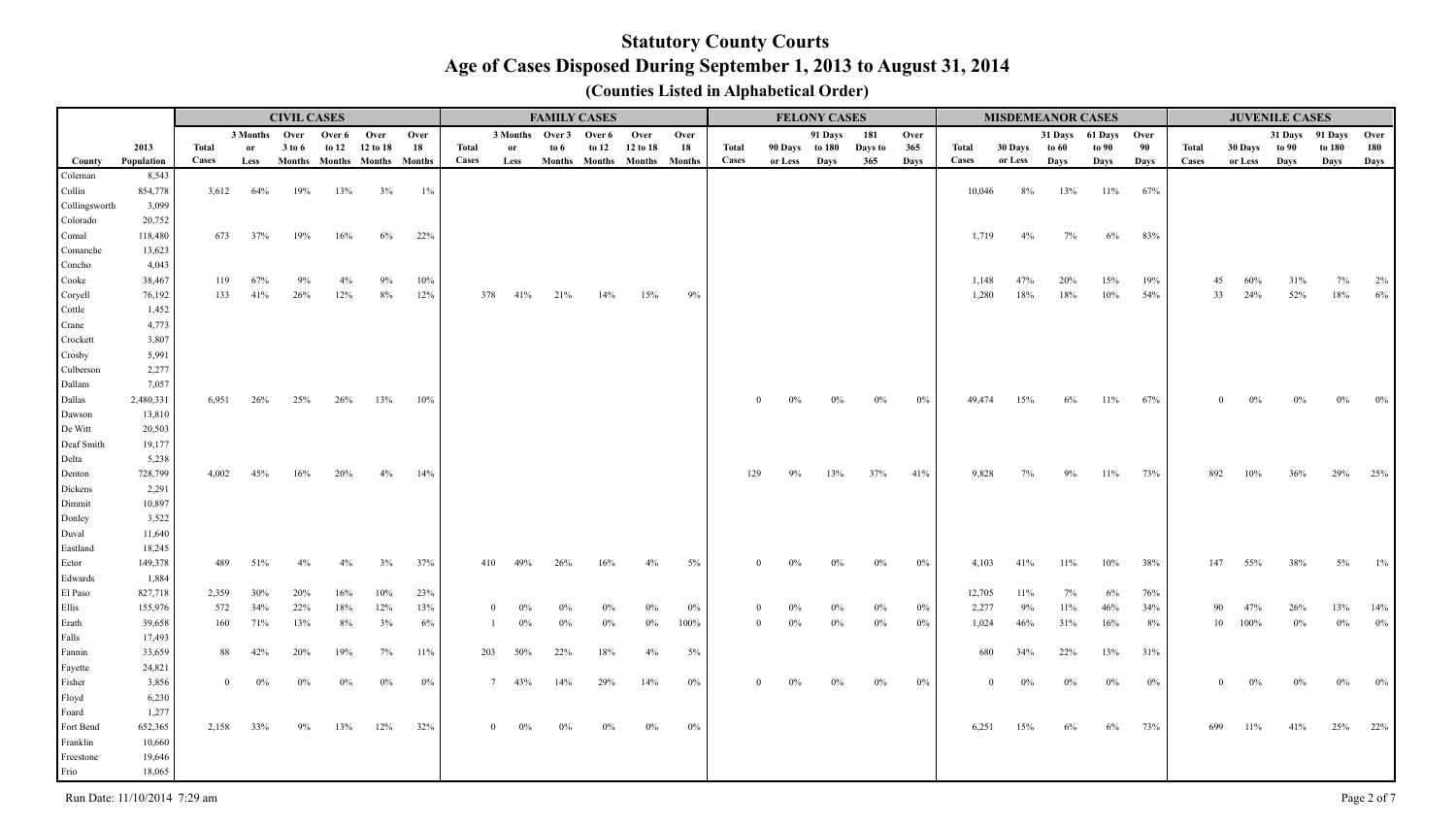|                         |                  |        |               | <b>CIVIL CASES</b> |       |                             |      |              |               |                 | <b>FAMILY CASES</b>  |          |        |          |         | <b>FELONY CASES</b> |         |       |        |         | <b>MISDEMEANOR CASES</b> |              |       |       |                         | <b>JUVENILE CASES</b> |                 |       |
|-------------------------|------------------|--------|---------------|--------------------|-------|-----------------------------|------|--------------|---------------|-----------------|----------------------|----------|--------|----------|---------|---------------------|---------|-------|--------|---------|--------------------------|--------------|-------|-------|-------------------------|-----------------------|-----------------|-------|
|                         |                  |        | 3 Months Over |                    |       | Over 6 Over                 | Over |              |               | 3 Months Over 3 | Over 6               | Over     | Over   |          |         | 91 Days             | 181     | Over  |        |         | 31 Days                  | 61 Days Over |       |       |                         |                       | 31 Days 91 Days | Over  |
|                         | 2013             | Total  | or            | 3 to 6             | to 12 | 12 to 18                    | 18   | Total        | <sub>or</sub> | to $6\,$        | to $12$              | 12 to 18 | 18     | Total    |         | 90 Days to 180      | Days to | 365   | Total  | 30 Days | to 60                    | to 90        | 90    | Total | 30 Days                 | to 90                 | to 180          | 180   |
| County                  | Population       | Cases  | Less          |                    |       | Months Months Months Months |      | <b>Cases</b> | Less          |                 | Months Months Months |          | Months | Cases    | or Less | Days                | 365     | Days  | Cases  | or Less | Days                     | Days         | Days  | Cases | or Less                 | Days                  | Days            | Days  |
| Gaines                  | 18,921           |        |               |                    |       |                             |      |              |               |                 |                      |          |        |          |         |                     |         |       |        |         |                          |              |       |       |                         |                       |                 |       |
| Galveston               | 306,782          | 2,228  | 40%           | 22%                | 29%   | 6%                          | 3%   | 2,059        | 47%           | 24%             | 20%                  | 4%       | 5%     |          |         |                     |         |       | 10,464 | 28%     | 18%                      | 11%          | 43%   |       |                         |                       |                 |       |
| Garza                   | 6,317            |        |               |                    |       |                             |      |              |               |                 |                      |          |        |          |         |                     |         |       |        |         |                          |              |       |       |                         |                       |                 |       |
| Gillespie               | 25,357           |        |               |                    |       |                             |      |              |               |                 |                      |          |        |          |         |                     |         |       |        |         |                          |              |       |       |                         |                       |                 |       |
| Glasscock               | 1,251            |        |               |                    |       |                             |      |              |               |                 |                      |          |        |          |         |                     |         |       |        |         |                          |              |       |       |                         |                       |                 |       |
| Goliad                  | 7,465            |        |               |                    |       |                             |      |              |               |                 |                      |          |        |          |         |                     |         |       |        |         |                          |              |       |       |                         |                       |                 |       |
| Gonzales                | 20,312<br>23,043 |        |               |                    |       |                             |      |              |               |                 |                      |          |        |          |         |                     |         |       |        |         |                          |              |       |       |                         |                       |                 |       |
| Gray<br>Grayson         | 122,353          | 447    | 52%           | $11\%$             | 14%   | 13%                         | 9%   |              |               |                 |                      |          |        |          |         |                     |         |       | 3,150  | 18%     | 17%                      | 14%          | 51%   |       |                         |                       |                 |       |
| Gregg                   | 123,024          | 1,186  | 35%           | 15%                | 19%   | 11%                         | 20%  |              |               |                 |                      |          |        |          |         |                     |         |       | 3,858  | 35%     | 12%                      | 11%          | 42%   |       | 51%<br>51               | 39%                   | $2\%$           | 8%    |
| Grimes                  | 26,859           |        |               |                    |       |                             |      |              |               |                 |                      |          |        |          |         |                     |         |       |        |         |                          |              |       |       |                         |                       |                 |       |
| Guadalupe               | 143,183          | 432    | 47%           | 6%                 | 12%   | 7%                          | 27%  |              |               |                 |                      |          |        |          |         |                     |         |       | 1,792  | 20%     | 12%                      | 9%           | 60%   |       |                         |                       |                 |       |
| Hale                    | 35,764           |        |               |                    |       |                             |      |              |               |                 |                      |          |        |          |         |                     |         |       |        |         |                          |              |       |       |                         |                       |                 |       |
| Hall                    | 3,239            |        |               |                    |       |                             |      |              |               |                 |                      |          |        |          |         |                     |         |       |        |         |                          |              |       |       |                         |                       |                 |       |
| Hamilton                | 8,310            |        |               |                    |       |                             |      |              |               |                 |                      |          |        |          |         |                     |         |       |        |         |                          |              |       |       |                         |                       |                 |       |
| Hansford                | 5,555            |        |               |                    |       |                             |      |              |               |                 |                      |          |        |          |         |                     |         |       |        |         |                          |              |       |       |                         |                       |                 |       |
| Hardeman                | 4,016            |        |               |                    |       |                             |      |              |               |                 |                      |          |        |          |         |                     |         |       |        |         |                          |              |       |       |                         |                       |                 |       |
| Hardin                  | 55,417           |        |               |                    |       |                             |      |              |               |                 |                      |          |        |          |         |                     |         |       |        |         |                          |              |       |       |                         |                       |                 |       |
| Harris                  | 4,336,853        | 17,495 | 30%           | 24%                | 31%   | 8%                          | 7%   |              |               |                 |                      |          |        |          |         |                     |         |       | 70,504 | 44%     | 9%                       | 8%           | 38%   |       |                         |                       |                 |       |
| Harrison                | 66,886           | 377    | 64%           | 6%                 | 11%   | 12%                         | 7%   |              |               |                 |                      |          |        |          |         |                     |         |       | 1,253  | 33%     | 22%                      | 13%          | 32%   |       | 62<br>55%               | 16%                   | 15%             | 15%   |
| Hartley                 | 6,100            |        |               |                    |       |                             |      |              |               |                 |                      |          |        |          |         |                     |         |       |        |         |                          |              |       |       |                         |                       |                 |       |
| Haskell                 | 5,875            |        |               |                    |       |                             |      |              |               |                 |                      |          |        |          |         |                     |         |       |        |         |                          |              |       |       |                         |                       |                 |       |
| Hays                    | 176,026          | 760    | 47%           | 23%                | 18%   | $5\%$                       | 8%   | $\theta$     | $0\%$         | $0\%$           | $0\%$                | $0\%$    | $0\%$  |          |         |                     |         |       | 3,711  | 16%     | $8\%$                    | 7%           | 69%   |       | 33%<br>95               | 56%                   | $9\%$           | $2\%$ |
| Hemphill                | 4,158            |        |               |                    |       |                             |      |              |               |                 |                      |          |        |          |         |                     |         |       |        |         |                          |              |       |       |                         |                       |                 |       |
| Henderson               | 78,675           | 418    | 48%           | 29%                | 6%    | 4%                          | 12%  | 455          | 40%           | 17%             | 18%                  | 8%       | 17%    | $\theta$ | 0%      |                     | $0\%$   | $0\%$ | 1,677  | 16%     | 15%                      | $6\%$        | 63%   |       | 9<br>11%                | 22%                   | 22%             | 44%   |
| Hidalgo                 | 815,996          | 4,244  | 37%           | 15%                | 18%   | 11%                         | 19%  | 2,438        | 37%           | 27%             | 21%                  | 6%       | 9%     |          |         |                     |         |       | 14,397 | 27%     | 10%                      | $8\%$        | 55%   |       |                         |                       |                 |       |
| Hill                    | 34,823           | 202    | 38%           | $5\%$              | 9%    | 14%                         | 34%  | 390          | 44%           | 19%             | 10%                  | 3%       | 24%    | $\Omega$ | $0\%$   | 0%                  | $0\%$   | $0\%$ | 871    | 14%     | 13%                      | 11%          | 62%   |       | 73%<br>22               | 23%                   | $0\%$           | $5\%$ |
| Hockley                 | 23,530           |        |               |                    |       |                             |      |              |               |                 |                      |          |        |          |         |                     |         |       |        |         |                          |              |       |       |                         |                       |                 |       |
| Hood                    | 52,905           | 219    | 49%           | 6%                 | 13%   | 8%                          | 24%  | 378          | 42%           | 25%             | 24%                  | 7%       | 2%     | 0        | $0\%$   | $0\%$               | $0\%$   | $0\%$ | 1,438  | 47%     | 19%                      | 32%          | 3%    |       | 19<br>53%               | 37%                   | $11\%$          | $0\%$ |
| Hopkins                 | 35,565           | 223    | 58%           | 18%                | 7%    | 7%                          | 10%  | 495          | 67%           | 15%             | 10%                  | 5%       | 4%     | $\theta$ | $0\%$   | $0\%$               | $0\%$   | $0\%$ | 994    | 47%     | 22%                      | 17%          | 14%   |       | $0\%$<br>$\overline{0}$ | $0\%$                 | $0\%$           | $0\%$ |
| Houston                 | 22,911           | 10     | 30%           | 40%                | 20%   | $0\%$                       | 10%  | 258          | 42%           | 26%             | 16%                  | $5\%$    | 11%    |          |         |                     |         |       | 360    | 24%     | 18%                      | 13%          | 45%   |       | 18<br>39%               | 44%                   | $0\%$           | 17%   |
| Howard                  | 36,147           |        |               |                    |       |                             |      |              |               |                 |                      |          |        |          |         |                     |         |       |        |         |                          |              |       |       |                         |                       |                 |       |
| Hudspeth                | 3,318            |        |               |                    |       |                             |      |              |               |                 |                      |          |        |          |         |                     |         |       |        |         |                          |              |       |       |                         |                       |                 |       |
| Hunt                    | 87,048           | 394    | 57%           | 14%                | 11%   | $6\%$                       | 12%  |              | 60 100%       | 0%              | 0%                   | $0\%$    | $0\%$  |          | $0\%$   | $0\%$               | 100%    | $0\%$ | 1,967  | 68%     | 19%                      | 11%          | $2\%$ |       | 201<br>28%              | 5%                    | 2%              | 65%   |
| Hutchinson              | 21,819           |        |               |                    |       |                             |      |              |               |                 |                      |          |        |          |         |                     |         |       |        |         |                          |              |       |       |                         |                       |                 |       |
| Irion                   | 1,612            |        |               |                    |       |                             |      |              |               |                 |                      |          |        |          |         |                     |         |       |        |         |                          |              |       |       |                         |                       |                 |       |
| Jack                    | 8,957            |        |               |                    |       |                             |      |              |               |                 |                      |          |        |          |         |                     |         |       |        |         |                          |              |       |       |                         |                       |                 |       |
| Jackson                 | 14,591           |        |               |                    |       |                             |      |              |               |                 |                      |          |        |          |         |                     |         |       |        |         |                          |              |       |       |                         |                       |                 |       |
| Jasper                  | 35,649           |        |               |                    |       |                             |      |              |               |                 |                      |          |        |          |         |                     |         |       |        |         |                          |              |       |       |                         |                       |                 |       |
| Jeff Davis<br>Jefferson | 2,253<br>252,358 | 1.989  |               | 22%                | 34%   | 6%                          | 6%   |              |               |                 |                      |          |        |          |         |                     |         |       | 5.680  | 16%     |                          |              | 61%   |       |                         |                       |                 |       |
|                         |                  |        | 32%           |                    |       |                             |      |              |               |                 |                      |          | $0\%$  |          |         |                     |         | $0\%$ |        |         | 12%                      | $11\%$       |       |       |                         |                       |                 | $0\%$ |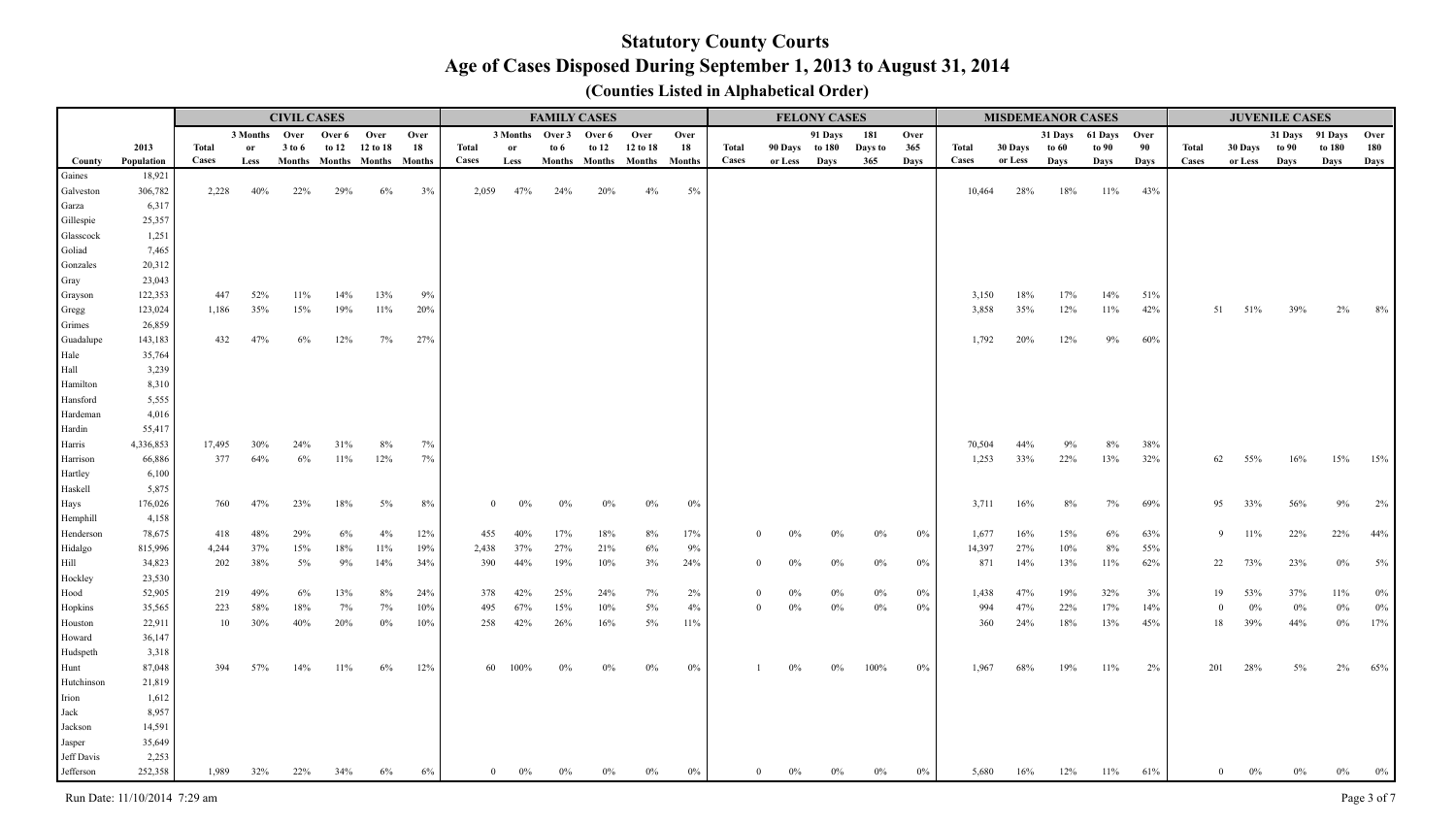|                      |                  |       |               | <b>CIVIL CASES</b> |             |                             |      |       |                        | <b>FAMILY CASES</b> |         |                             |        |              |         | <b>FELONY CASES</b> |         |       |       |         | <b>MISDEMEANOR CASES</b> |                      |      |              |            | <b>JUVENILE CASES</b> |                 |       |
|----------------------|------------------|-------|---------------|--------------------|-------------|-----------------------------|------|-------|------------------------|---------------------|---------|-----------------------------|--------|--------------|---------|---------------------|---------|-------|-------|---------|--------------------------|----------------------|------|--------------|------------|-----------------------|-----------------|-------|
|                      |                  |       | 3 Months Over |                    | Over 6 Over |                             | Over |       | 3 Months Over 3 Over 6 |                     |         | Over                        | Over   |              |         | 91 Days             | 181     | Over  |       |         |                          | 31 Days 61 Days Over |      |              |            |                       | 31 Days 91 Days | Over  |
|                      | 2013             | Total | or            | 3 to 6             | to $12$     | 12 to 18                    | 18   | Total | or                     | to $6\,$            | to $12$ | 12 to 18                    | 18     | Total        |         | 90 Days to 180      | Days to | 365   | Total | 30 Days | to 60                    | to 90                | 90   | <b>Total</b> | 30 Days    | to 90                 | to 180          | 180   |
| County               | Population       | Cases | Less          |                    |             | Months Months Months Months |      | Cases | Less                   |                     |         | Months Months Months Months |        | <b>Cases</b> | or Less | <b>Days</b>         | 365     | Days  | Cases | or Less | Days                     | Days                 | Days | Cases        | or Less    | <b>Days</b>           | Days            | Days  |
| Jim Hogg             | 5,245            |       |               |                    |             |                             |      |       |                        |                     |         |                             |        |              |         |                     |         |       |       |         |                          |                      |      |              |            |                       |                 |       |
| Jim Wells            | 41,680           |       |               |                    |             |                             |      |       |                        |                     |         |                             |        |              |         |                     |         |       |       |         |                          |                      |      |              |            |                       |                 |       |
| Johnson              | 154,707          | 654   | 50%           | 8%                 | 7%          | 3%                          | 32%  | 368   | 54%                    | 12%                 | 7%      | $4\%$                       | 23%    |              | $0\%$   | $0\%$               | 0%      | 0%    | 3,682 | 60%     | 26%                      | 11%                  | 3%   |              | 114<br>36% | 32%                   | 19%             | 13%   |
| Jones                | 19,859           |       |               |                    |             |                             |      |       |                        |                     |         |                             |        |              |         |                     |         |       |       |         |                          |                      |      |              |            |                       |                 |       |
| Karnes               | 15,081           |       |               |                    |             |                             |      |       |                        |                     |         |                             |        |              |         |                     |         |       |       |         |                          |                      |      |              |            |                       |                 |       |
| Kaufman              | 108,568          | 622   |               |                    | 21%         | 10%                         | 10%  |       | 23%<br>39              | 18%                 | 41%     | 10%                         | 8%     | 93           | 27%     | 18%                 | 29%     | 26%   | 2,230 | 16%     |                          | 7%                   | 68%  |              | 33<br>33%  | 42%                   | 18%             | 6%    |
| Kendall              | 37,766           | 126   | 42%           | 14%                | 13%         | $11\%$                      | 19%  | 101   | 47%                    | 22%                 | 15%     | 6%                          | 11%    |              |         |                     |         |       | 658   | 17%     | 9%                       | 20%                  | 55%  |              | 13%<br>32  | 31%                   | 38%             | 19%   |
| Kenedy               | 412              |       |               |                    |             |                             |      |       |                        |                     |         |                             |        |              |         |                     |         |       |       |         |                          |                      |      |              |            |                       |                 |       |
| Kent                 | 807              |       |               |                    |             |                             |      |       |                        |                     |         |                             |        |              |         |                     |         |       |       |         |                          |                      |      |              |            |                       |                 |       |
| Kerr                 | 49,953           | 235   | 40%           | 14%                | 30%         | 10%                         | 5%   | 162   | 48%                    | 22%                 | 18%     | $6\%$                       | 7%     |              |         |                     |         |       | 1,545 | 30%     | 18%                      | 9%                   | 43%  |              |            |                       |                 |       |
| Kimble               | 4,481            |       |               |                    |             |                             |      |       |                        |                     |         |                             |        |              |         |                     |         |       |       |         |                          |                      |      |              |            |                       |                 |       |
| King                 | 285              |       |               |                    |             |                             |      |       |                        |                     |         |                             |        |              |         |                     |         |       |       |         |                          |                      |      |              |            |                       |                 |       |
| Kinney               | 3,586            |       |               |                    |             |                             |      |       |                        |                     |         |                             |        |              |         |                     |         |       |       |         |                          |                      |      |              |            |                       |                 |       |
| Kleberg              | 32,101           | 108   | 24%           | 29%                | 24%         | 14%                         | 9%   | 223   | 41%                    | 22%                 | 17%     | 9%                          | 11%    |              | $0\%$   | $0\%$               | 0%      | $0\%$ | 1,118 | 63%     | 16%                      | 12%                  | 9%   |              |            |                       |                 |       |
| Knox                 | 3,767            |       |               |                    |             |                             |      |       |                        |                     |         |                             |        |              |         |                     |         |       |       |         |                          |                      |      |              |            |                       |                 |       |
| La Salle             | 7,369            |       |               |                    |             |                             |      |       |                        |                     |         |                             |        |              |         |                     |         |       |       |         |                          |                      |      |              |            |                       |                 |       |
| Lamar                | 49,426           | 24    | 38%           | 17%                | $8\%$       | 13%                         | 25%  | 504   | 53%                    | 19%                 | 11%     | 6%                          | $11\%$ |              |         |                     |         |       |       |         |                          |                      |      |              |            |                       |                 |       |
| Lamb                 | 13,775           |       |               |                    |             |                             |      |       |                        |                     |         |                             |        |              |         |                     |         |       |       |         |                          |                      |      |              |            |                       |                 |       |
| Lampasas             | 20,222           |       |               |                    |             |                             |      |       |                        |                     |         |                             |        |              |         |                     |         |       |       |         |                          |                      |      |              |            |                       |                 |       |
| Lavaca               | 19,581           |       |               |                    |             |                             |      |       |                        |                     |         |                             |        |              |         |                     |         |       |       |         |                          |                      |      |              |            |                       |                 |       |
| Lee                  | 16,628           |       |               |                    |             |                             |      |       |                        |                     |         |                             |        |              |         |                     |         |       |       |         |                          |                      |      |              |            |                       |                 |       |
| Leon                 | 16,742<br>76,907 |       |               |                    |             |                             |      | 260   | 60%                    |                     |         |                             |        |              |         |                     |         |       |       |         |                          |                      |      |              | 17         |                       |                 |       |
| Liberty              | 23,326           | 449   | 21%           | 12%                | 20%         | 16%                         | 31%  |       |                        | 11%                 | 13%     | 7%                          | 9%     |              |         |                     | 0%      | $0\%$ | 2,218 | 61%     | 15%                      | 11%                  | 13%  |              | $6\%$      | 65%                   | 6%              | 24%   |
| Limestone            | 3,485            |       |               |                    |             |                             |      |       |                        |                     |         |                             |        |              |         |                     |         |       |       |         |                          |                      |      |              |            |                       |                 |       |
| Lipscomb<br>Live Oak | 11,867           |       |               |                    |             |                             |      |       |                        |                     |         |                             |        |              |         |                     |         |       |       |         |                          |                      |      |              |            |                       |                 |       |
| Llano                | 19,444           |       |               |                    |             |                             |      |       |                        |                     |         |                             |        |              |         |                     |         |       |       |         |                          |                      |      |              |            |                       |                 |       |
| Loving               | 95               |       |               |                    |             |                             |      |       |                        |                     |         |                             |        |              |         |                     |         |       |       |         |                          |                      |      |              |            |                       |                 |       |
| Lubbock              | 289,324          | 1,083 | 52%           | 21%                | 20%         | 5%                          | 3%   | 1,680 | 28%                    | 13%                 | 11%     | 5%                          | 44%    |              |         |                     |         |       | 4,712 |         |                          | 4%                   | 83%  |              |            |                       |                 |       |
| Lynn                 | 5,723            |       |               |                    |             |                             |      |       |                        |                     |         |                             |        |              |         |                     |         |       |       |         |                          |                      |      |              |            |                       |                 |       |
| Madison              | 13,781           |       |               |                    |             |                             |      |       |                        |                     |         |                             |        |              |         |                     |         |       |       |         |                          |                      |      |              |            |                       |                 |       |
| Marion               | 10,235           |       |               |                    |             |                             |      |       |                        |                     |         |                             |        |              |         |                     |         |       |       |         |                          |                      |      |              |            |                       |                 |       |
| Martin               | 5,312            |       |               |                    |             |                             |      |       |                        |                     |         |                             |        |              |         |                     |         |       |       |         |                          |                      |      |              |            |                       |                 |       |
| Mason                | 4,128            |       |               |                    |             |                             |      |       |                        |                     |         |                             |        |              |         |                     |         |       |       |         |                          |                      |      |              |            |                       |                 |       |
| Matagorda            | 36,592           |       |               |                    |             |                             |      |       |                        |                     |         |                             |        |              |         |                     |         |       |       |         |                          |                      |      |              |            |                       |                 |       |
| Maverick             | 55,932           |       |               |                    |             |                             |      |       |                        |                     |         |                             |        |              |         |                     |         |       |       |         |                          |                      |      |              |            |                       |                 |       |
| McCulloch            | 8,330            |       |               |                    |             |                             |      |       |                        |                     |         |                             |        |              |         |                     |         |       |       |         |                          |                      |      |              |            |                       |                 |       |
| McLennan             | 241,481          | 1,269 | 32%           |                    |             | $7\%$                       | 12%  |       |                        |                     |         |                             |        |              |         |                     |         |       | 5,637 |         | 12%                      | 12%                  | 68%  |              |            |                       |                 |       |
| McMullen             | 764              |       |               |                    |             |                             |      |       |                        |                     |         |                             |        |              |         |                     |         |       |       |         |                          |                      |      |              |            |                       |                 |       |
| Medina               | 47,399           | 267   | 21%           | 13%                | 27%         | 16%                         | 23%  | 204   | 36%                    |                     | 29%     | 12%                         | 7%     |              |         |                     |         |       | 718   |         | 14%                      | 16%                  | 62%  |              |            |                       |                 | $0\%$ |
| Menard               | 2,148            |       |               |                    |             |                             |      |       |                        |                     |         |                             |        |              |         |                     |         |       |       |         |                          |                      |      |              |            |                       |                 |       |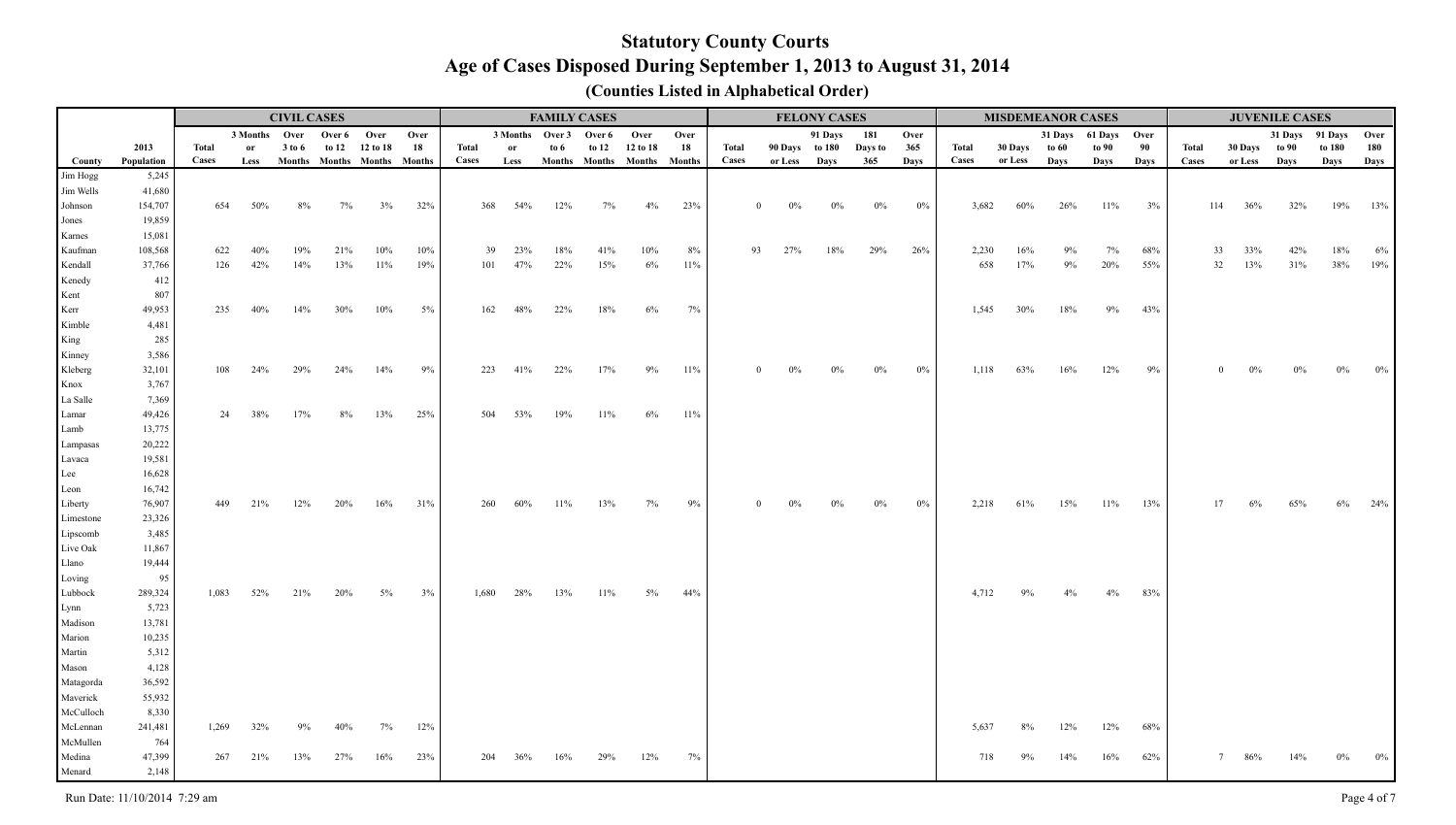|                       |                 |              |               | <b>CIVIL CASES</b> |             |                      |        |              |                 |               | <b>FAMILY CASES</b> |          |               |                |                | <b>FELONY CASES</b> |         |       |        |         | <b>MISDEMEANOR CASES</b> |              |      |          |             | <b>JUVENILE CASES</b> |        |        |
|-----------------------|-----------------|--------------|---------------|--------------------|-------------|----------------------|--------|--------------|-----------------|---------------|---------------------|----------|---------------|----------------|----------------|---------------------|---------|-------|--------|---------|--------------------------|--------------|------|----------|-------------|-----------------------|--------|--------|
|                       |                 |              | 3 Months Over |                    | Over 6 Over |                      | Over   |              | 3 Months Over 3 |               | Over 6              | Over     | Over          |                |                | 91 Days             | 181     | Over  |        |         | 31 Days                  | 61 Days Over |      |          |             | 31 Days 91 Days       |        | Over   |
|                       | 2013            | <b>Total</b> | <b>or</b>     | 3 to 6             | to $12$     | 12 to 18             | 18     | <b>Total</b> | -or             | to 6          | to 12               | 12 to 18 | 18            | <b>Total</b>   | 90 Days to 180 |                     | Days to | 365   | Total  | 30 Days | to 60                    | to 90        | 90   | Total    | 30 Days     | to 90                 | to 180 | 180    |
| County                | Population      | Cases        | Less          |                    |             | Months Months Months | Months | Cases        | Less            | <b>Months</b> | Months              | Months   | <b>Months</b> | Cases          | or Less        | Days                | 365     | Davs  | Cases  | or Less | Days                     | Days         | Days | Cases    | or Less     | Days                  | Days   | Days   |
| Midland               | 151,468         | 1,079        | 58%           | 12%                | 10%         | $5\%$                | 15%    | 382          | 58%             | 14%           | 14%                 | 6%       | 8%            | $\overline{0}$ | $0\%$          | $0\%$               | $0\%$   | 0%    | 4,965  | 48%     | 10%                      | 19%          | 23%  | 124      | 12%         | 61%                   | 10%    | 17%    |
| Milam                 | 24,167          |              |               |                    |             |                      |        |              |                 |               |                     |          |               |                |                |                     |         |       |        |         |                          |              |      |          |             |                       |        |        |
| Mills                 | 4,907           |              |               |                    |             |                      |        |              |                 |               |                     |          |               |                |                |                     |         |       |        |         |                          |              |      |          |             |                       |        |        |
| Mitchell              | 9,402           |              |               |                    |             |                      |        |              |                 |               |                     |          |               |                |                |                     |         |       |        |         |                          |              |      |          |             |                       |        |        |
| Montague              | 19,503          |              |               |                    |             |                      |        |              |                 |               |                     |          |               |                |                |                     |         |       |        |         |                          |              |      |          |             |                       |        |        |
| Montgomery            | 499,137         | 1,338        | 47%           | 24%                | 17%         | 7%                   | 5%     | 2,632        | 34%             | 24%           | 23%                 | 7%       | 11%           | $\theta$       |                |                     |         | 0%    | 10,249 | 23%     | 6%                       | 6%           | 65%  | 254      | 11%         | 28%                   | 23%    | 38%    |
| Moore                 | 22,141          | 178          | 31%           | 12%                | 43%         | 10%                  | 4%     | 405          | 44%             | 23%           | 14%                 | $5\%$    | 12%           | $\theta$       | 0%             | 0%                  | $0\%$   | $0\%$ | 944    | 11%     | 13%                      | 19%          | 57%  | 58       | 36%         | 41%                   | 12%    | $10\%$ |
| Morris                | 12,834          |              |               |                    |             |                      |        |              |                 |               |                     |          |               |                |                |                     |         |       |        |         |                          |              |      |          |             |                       |        |        |
| Motley<br>Nacogdoches | 1,196<br>65,330 | 260          | 40%           | 6%                 | 10%         | 5%                   | 39%    | 654          | 58%             | 15%           | 14%                 | 4%       | 9%            |                | 0%             | 100%                | $0\%$   | $0\%$ | 3,180  | 57%     | 11%                      | 22%          | 10%  | $\theta$ | $0\%$       | 0%                    | $0\%$  | $0\%$  |
| Navarro               | 48,038          | 100          | 43%           | 25%                | 12%         | 11%                  | 9%     | 311          | 37%             | 29%           | 23%                 | 8%       | 3%            | 391            | 32%            | 39%                 | 21%     | 8%    |        |         |                          |              |      | 15       | 13%         | 40%                   | 33%    | 13%    |
| Newton                | 14,140          |              |               |                    |             |                      |        |              |                 |               |                     |          |               |                |                |                     |         |       |        |         |                          |              |      |          |             |                       |        |        |
| Nolan                 | 15,037          | 86           | 24%           | 12%                | 10%         | 9%                   | 44%    | 283          | 35%             | 20%           | 17%                 | 8%       | 20%           |                |                |                     |         |       | 546    | 29%     | 26%                      | 8%           | 37%  | 16       | 63%         | 6%                    | 19%    | 13%    |
| Nueces                | 352,107         | 1,820        | 25%           | 15%                | 28%         | 11%                  | 21%    | 138          | 46%             | 12%           | 17%                 | 7%       | 18%           |                |                |                     |         |       | 7,445  | 19%     | 8%                       | 6%           | 67%  | 267      | $0\%$       | 100%                  | $0\%$  | $0\%$  |
| Ochiltree             | 10,806          |              |               |                    |             |                      |        |              |                 |               |                     |          |               |                |                |                     |         |       |        |         |                          |              |      |          |             |                       |        |        |
| Oldham                | 2,102           |              |               |                    |             |                      |        |              |                 |               |                     |          |               |                |                |                     |         |       |        |         |                          |              |      |          |             |                       |        |        |
| Orange                | 82,957          | 602          | 19%           | 5%                 | 6%          | 3%                   | 67%    | 567          | 64%             | 16%           | 12%                 | 4%       | 4%            |                |                |                     |         |       | 1,273  | 10%     | 7%                       | 9%           | 74%  | 60       | 48%         | 48%                   | 3%     | $0\%$  |
| Palo Pinto            | 27,889          |              |               |                    |             |                      |        |              |                 |               |                     |          |               |                |                |                     |         |       |        |         |                          |              |      |          |             |                       |        |        |
| Panola                | 23,870          | 154          | 42%           | 10%                | 17%         | 8%                   | 23%    | 296          | 27%             | 21%           | 13%                 | 3%       | 36%           | 270            | 23%            |                     | 23%     | 46%   | 418    | 47%     | 13%                      | 4%           | 36%  | 13       | 77%         | 23%                   | $0\%$  | $0\%$  |
| Parker                | 121,418         | 553          | 46%           | 10%                | 20%         | 16%                  | 8%     | 521          | 46%             | 19%           | 15%                 | 13%      | 7%            | $\bf{0}$       | $0\%$          | 0%                  | $0\%$   | 0%    | 2,519  | 13%     | 8%                       | 8%           | 71%  |          |             |                       |        |        |
| Parmer                | 9,965           |              |               |                    |             |                      |        |              |                 |               |                     |          |               |                |                |                     |         |       |        |         |                          |              |      |          |             |                       |        |        |
| Pecos                 | 15,697          |              |               |                    |             |                      |        |              |                 |               |                     |          |               |                |                |                     |         |       |        |         |                          |              |      |          |             |                       |        |        |
| Polk                  | 45,790          | 601          | 29%           |                    |             | 11%                  | 22%    | 839          | 59%             | 16%           | 11%                 | 7%       | 7%            | $\Omega$       |                |                     | $0\%$   | 0%    | 1,078  | 47%     | 13%                      | 10%          | 30%  | 51       | 45%         | 29%                   | $4\%$  | 22%    |
| Potter                | 121,661         | 544          | 36%           | 13%                | 17%         | 13%                  | 21%    | 356          | 40%             | 21%           | 21%                 | 10%      | 8%            |                |                |                     |         |       | 2,823  | 51%     | 9%                       | 8%           | 32%  | 79       | 49%         | 22%                   | 11%    | 18%    |
| Presidio              | 7,201           |              |               |                    |             |                      |        |              |                 |               |                     |          |               |                |                |                     |         |       |        |         |                          |              |      |          |             |                       |        |        |
| Rains                 | 11,065          |              |               |                    |             |                      |        |              |                 |               |                     |          |               |                |                |                     |         |       |        |         |                          |              |      |          |             |                       |        |        |
| Randall               | 126,474         | 251          | 74%           | $11\%$             | 10%         | $1\%$                | 4%     | 661          | 44%             | 27%           | 16%                 | 8%       | 5%            |                |                |                     |         |       | 1,923  | 45%     | 17%                      | $8\%$        | 31%  | 134      | 25%         | 66%                   | 4%     | 4%     |
| Reagan                | 3,601           |              |               |                    |             |                      |        |              |                 |               |                     |          |               |                |                |                     |         |       |        |         |                          |              |      |          |             |                       |        |        |
| Real                  | 3,350           |              |               |                    |             |                      |        |              |                 |               |                     |          |               |                |                |                     |         |       |        |         |                          |              |      |          |             |                       |        |        |
| Red River             | 12,470          |              |               |                    |             |                      |        |              |                 |               |                     |          |               |                |                |                     |         |       |        |         |                          |              |      |          |             |                       |        |        |
| Reeves                | 13,965          | 19           | 21%           | 32%                | 11%         | $0\%$                | 37%    | 45           | 53%             | 36%           | 7%                  |          | 0%            |                |                |                     | $0\%$   | 100%  | 392    | 12%     |                          | 25%          | 55%  |          | $2 \t100\%$ |                       | $0\%$  | $0\%$  |
| Refugio               | 7,305           |              |               |                    |             |                      |        |              |                 |               |                     |          |               |                |                |                     |         |       |        |         |                          |              |      |          |             |                       |        |        |
| Roberts               | 831             |              |               |                    |             |                      |        |              |                 |               |                     |          |               |                |                |                     |         |       |        |         |                          |              |      |          |             |                       |        |        |
| Robertson             | 16,486          |              |               |                    |             |                      |        |              |                 |               |                     |          |               |                |                |                     |         |       |        |         |                          |              |      |          |             |                       |        |        |
| Rockwall              | 85,245          | 660          | 34%           | 26%                | 27%         | 3%                   | 11%    | 3            |                 | 33%           | 33%                 | $0\%$    | 33%           |                |                |                     | $0\%$   | 0%    | 1,795  | 18%     | 14%                      | 12%          | 55%  | 23       | 48%         | 39%                   | 9%     | 4%     |
| Runnels               | 10,309          |              |               |                    |             |                      |        |              |                 |               |                     |          |               |                |                |                     |         |       |        |         |                          |              |      |          |             |                       |        |        |
| Rusk                  | 53,622          | $\sim$       |               |                    | 20%         | 20%                  | $0\%$  | 990          | 52%             | 17%           | 13%                 | $5\%$    | 12%           |                |                |                     | 0%      | $0\%$ | 426    | 35%     | 25%                      | 26%          | 13%  | 28       | 0%          |                       | 21%    | 71%    |
| Sabine                | 10,361          |              |               |                    |             |                      |        |              |                 |               |                     |          |               |                |                |                     |         |       |        |         |                          |              |      |          |             |                       |        |        |
| San Augustine         | 8,769           |              |               |                    |             |                      |        |              |                 |               |                     |          |               |                |                |                     |         |       |        |         |                          |              |      |          |             |                       |        |        |
| San Jacinto           | 26,856          |              |               |                    |             |                      |        |              |                 |               |                     |          |               |                |                |                     |         |       |        |         |                          |              |      |          |             |                       |        |        |
| San Patricio          | 66,137          | 78           | 26%           | 13%                | 29%         | 14%                  | 18%    |              |                 |               |                     |          |               |                |                |                     |         |       | 1,521  | 37%     | 13%                      | $10\%$       | 39%  |          |             |                       |        |        |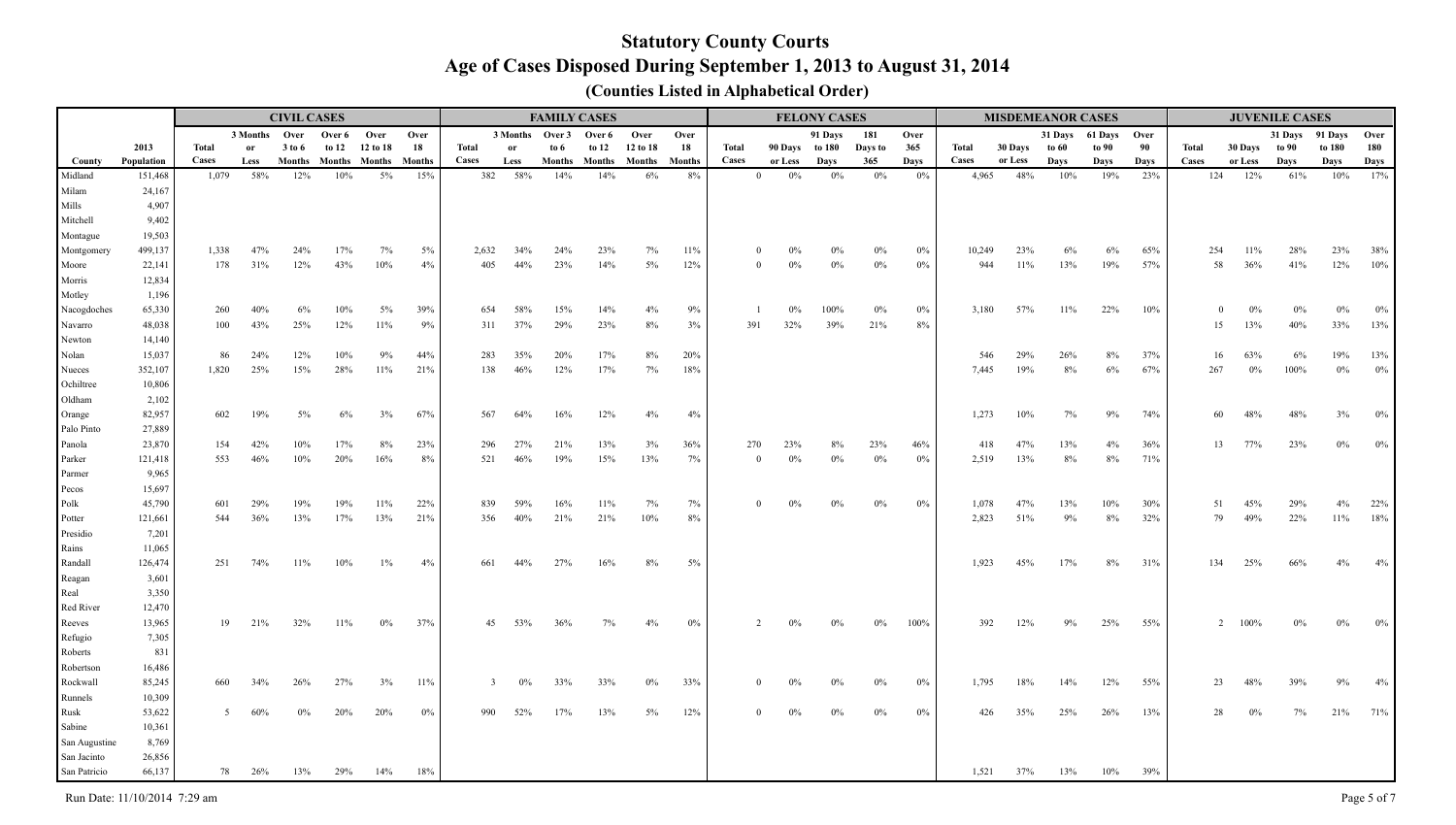|                       |                  |            |               | <b>CIVIL CASES</b> |             |                             |           |       |      | <b>FAMILY CASES</b>    |                             |             |           |          |                | <b>FELONY CASES</b> |         |       |              | <b>MISDEMEANOR CASES</b> |            |                      |            |              |                   | <b>JUVENILE CASES</b> |              |              |
|-----------------------|------------------|------------|---------------|--------------------|-------------|-----------------------------|-----------|-------|------|------------------------|-----------------------------|-------------|-----------|----------|----------------|---------------------|---------|-------|--------------|--------------------------|------------|----------------------|------------|--------------|-------------------|-----------------------|--------------|--------------|
|                       |                  |            | 3 Months Over |                    | Over 6 Over |                             | Over      |       |      | 3 Months Over 3 Over 6 |                             | Over        | Over      |          |                | 91 Days             | 181     | Over  |              |                          |            | 31 Days 61 Days Over |            |              |                   | 31 Days 91 Days       |              | Over         |
|                       | 2013             | Total      | or            | 3 to 6             | to $12$     | 12 to 18                    | 18        | Total | or   | to 6                   | to $12$                     | 12 to 18    | 18        | Total    | 90 Days to 180 |                     | Days to | 365   | <b>Total</b> | 30 Days                  | to 60      | to 90                | 90         | <b>Total</b> | 30 Days to 90     |                       | to 180       | 180          |
| County                | Population       | Cases      | Less          |                    |             | Months Months Months Months |           | Cases | Less |                        | Months Months Months Months |             |           | Cases    | or Less        | Days                | 365     | Davs  | Cases        | or Less                  | Davs       | Days                 | Days       | Cases        | or Less           | Days                  | Days         | Days         |
| San Saba              | 6,012            |            |               |                    |             |                             |           |       |      |                        |                             |             |           |          |                |                     |         |       |              |                          |            |                      |            |              |                   |                       |              |              |
| Schleicher            | 3,206            |            |               |                    |             |                             |           |       |      |                        |                             |             |           |          |                |                     |         |       |              |                          |            |                      |            |              |                   |                       |              |              |
| Scurry                | 17,302           |            |               |                    |             |                             |           |       |      |                        |                             |             |           |          |                |                     |         |       |              |                          |            |                      |            |              |                   |                       |              |              |
| Shackelford           | 3,375<br>25,792  |            |               |                    |             |                             |           |       |      |                        |                             |             |           |          |                |                     |         |       |              |                          |            |                      |            |              |                   |                       |              |              |
| Shelby<br>Sherman     | 3,093            |            |               |                    |             |                             |           |       |      |                        |                             |             |           |          |                |                     |         |       |              |                          |            |                      |            |              |                   |                       |              |              |
| Smith                 | 216,080          | 1,017      | 42%           | 23%                | 12%         | 4%                          | 19%       | 1,625 | 50%  | 24%                    | 17%                         | 4%          | 5%        | $\Omega$ | $0\%$          | $0\%$               | $0\%$   | $0\%$ | 5,282        | 21%                      | 12%        | 14%                  | 53%        | 357          | 30%               | 48%                   | 9%           | 12%          |
| Somervell             | 8,658            |            |               |                    |             |                             |           |       |      |                        |                             |             |           |          |                |                     |         |       |              |                          |            |                      |            |              |                   |                       |              |              |
| Starr                 | 61,963           | 85         | 24%           | 16%                | 26%         | 4%                          | 31%       | 373   | 18%  | 32%                    | 28%                         | 4%          | 18%       | $\Omega$ | 0%             | $0\%$               | $0\%$   | $0\%$ | 519          | 100%                     | $0\%$      | 0%                   | $0\%$      |              | 0%<br>$\Omega$    | 0%                    | $0\%$        | $0\%$        |
| <b>Stephens</b>       | 9,247            |            |               |                    |             |                             |           |       |      |                        |                             |             |           |          |                |                     |         |       |              |                          |            |                      |            |              |                   |                       |              |              |
| Sterling              | 1,219            |            |               |                    |             |                             |           |       |      |                        |                             |             |           |          |                |                     |         |       |              |                          |            |                      |            |              |                   |                       |              |              |
| Stonewall             | 1,432            |            |               |                    |             |                             |           |       |      |                        |                             |             |           |          |                |                     |         |       |              |                          |            |                      |            |              |                   |                       |              |              |
| Sutton                | 4,006            |            |               |                    |             |                             |           |       |      |                        |                             |             |           |          |                |                     |         |       |              |                          |            |                      |            |              |                   |                       |              |              |
| Swisher               | 7,763            |            |               |                    |             |                             |           |       |      |                        |                             |             |           |          |                |                     |         |       |              |                          |            |                      |            |              |                   |                       |              |              |
| Tarrant               | 1,911,541        | 10,121     | 44%           | 17%                | 22%         | $10\%$                      | 7%        |       |      |                        |                             |             |           |          |                |                     |         |       | 30,911       | 28%                      | 13%        | 11%                  | 48%        |              |                   |                       |              |              |
| Taylor                | 134,117          | 393        | 49%           | 12%                | 25%         | 7%                          | 7%        |       |      |                        |                             |             |           |          |                |                     |         |       | 3,160        | 29%                      | 14%        | 7%                   | 50%        |              |                   |                       |              |              |
| Terrell               | 903              |            |               |                    |             |                             |           |       |      |                        |                             |             |           |          |                |                     |         |       |              |                          |            |                      |            |              |                   |                       |              |              |
| Terry                 | 12,743           |            |               |                    |             |                             |           |       |      |                        |                             |             |           |          |                |                     |         |       |              |                          |            |                      |            |              |                   |                       |              |              |
| Throckmorton          | 1,600            |            |               |                    |             |                             |           |       |      |                        |                             |             |           |          |                |                     |         |       |              |                          |            |                      |            |              |                   |                       |              |              |
| Titus                 | 32,581           |            |               |                    |             |                             |           |       |      |                        |                             |             |           |          |                |                     |         |       |              |                          |            |                      |            |              |                   |                       |              |              |
| Tom Green             | 114,954          | 455        | 65%           | 14%                | $11\%$      | $5\%$                       | 5%        |       |      |                        |                             |             |           |          |                |                     |         |       | 2,813        | 22%                      | 14%        | 14%                  | 50%        |              |                   |                       |              |              |
| Travis                | 1,120,954        | 12,165     | 43%           | 9%                 | 9%          | $5\%$                       | 35%       |       |      |                        |                             |             |           |          | $0\%$          | $0\%$               | $0\%$   | $0\%$ | 35,457       | 31%                      | 8%         | $6\%$                | 55%        |              |                   |                       |              |              |
| Trinity               | 14,393           |            |               |                    |             |                             |           |       |      |                        |                             |             |           |          |                |                     |         |       |              |                          |            |                      |            |              |                   |                       |              |              |
| Tyler                 | 21,464           |            |               |                    |             |                             |           |       |      |                        |                             |             |           |          |                |                     |         |       |              |                          |            |                      |            |              |                   |                       |              |              |
| Upshur                | 39,884           |            |               |                    |             |                             |           |       |      |                        |                             |             |           |          |                |                     |         |       |              |                          |            |                      |            |              |                   |                       |              |              |
| Upton                 | 3,372            |            |               |                    |             |                             |           |       |      |                        |                             |             |           |          |                |                     |         |       |              |                          |            |                      |            |              |                   |                       |              |              |
| Uvalde                | 26,926           |            |               |                    |             |                             |           |       |      |                        |                             |             |           |          |                |                     |         |       |              |                          |            |                      |            |              |                   |                       |              |              |
| Val Verde             | 48,623           | 136        | 60%<br>32%    | 19%<br>$11\%$      | 12%<br>16%  | 4%                          | 5%        | 128   | 40%  | 17%                    | 23%                         | $6\%$<br>4% | 13%<br>7% |          |                |                     |         | 100%  | 835          | 31%<br>29%               | 10%<br>28% | 15%                  | 44%        |              | 77<br>0%<br>$0\%$ | 27%<br>$0\%$          | 47%<br>$0\%$ | 26%          |
| Van Zandt<br>Victoria | 52,481<br>90,028 | 233<br>378 | 56%           | 17%                | 19%         | $6\%$<br>3%                 | 35%<br>5% | 178   | 58%  | 17%                    | 12%                         |             |           |          |                |                     | $0\%$   |       | 463<br>1,981 | 13%                      | 22%        | 22%<br>15%           | 22%<br>50% | 104          | $\bf{0}$<br>33%   | 19%                   | 26%          | $0\%$<br>22% |
| Walker                | 68,817           | 220        | 50%           | 14%                | 12%         | 7%                          | 17%       | 746   | 31%  | 16%                    | 19%                         | $6\%$       | 28%       |          |                |                     |         |       | 1,022        | 16%                      | 9%         | 10%                  | 66%        |              | 25<br>40%         | 24%                   | 20%          | 16%          |
| Waller                | 45,213           | 65         | 29%           | 20%                | 29%         | 17%                         | 5%        | 562   | 37%  | 21%                    | 20%                         | $11\%$      | 12%       |          |                |                     |         |       | 404          | 3%                       | $1\%$      | 11%                  | 85%        |              | 10<br>$0\%$       | $0\%$                 | $0\%$        | 100%         |
| Ward                  | 11,244           |            |               |                    |             |                             |           |       |      |                        |                             |             |           |          |                |                     |         |       |              |                          |            |                      |            |              |                   |                       |              |              |
| Washington            | 34,147           | 224        | 27%           | 16%                | 41%         | 6%                          | 10%       | 449   | 48%  | 20%                    | 21%                         | $6\%$       | $5\%$     |          |                |                     |         |       | 1,012        | 29%                      | 20%        | 10%                  | 41%        |              | 39<br>44%         | 38%                   | $5\%$        | 13%          |
| Webb                  | 262,495          | 455        | 42%           | 22%                | 18%         | 7%                          | 10%       | 2,357 | 49%  | 24%                    | 10%                         | 3%          | 14%       |          |                |                     |         |       | 1,942        | 3%                       | 15%        | 24%                  | 58%        | 597          | 4%                | 26%                   | 32%          | 38%          |
| Wharton               | 41,216           |            |               |                    |             |                             |           |       |      |                        |                             |             |           |          |                |                     |         |       |              |                          |            |                      |            |              |                   |                       |              |              |
| Wheeler               | 5,751            |            |               |                    |             |                             |           |       |      |                        |                             |             |           |          |                |                     |         |       |              |                          |            |                      |            |              |                   |                       |              |              |
| Wichita               | 132,047          | 393        | 21%           | 5%                 | 58%         | 4%                          | 11%       | 1,038 | 47%  | 22%                    | 18%                         | 7%          | 7%        |          | 100%           |                     | 0%      | $0\%$ | 3,462        | 22%                      | 11%        | 30%                  | 37%        |              | 32<br>16%         | 34%                   | 25%          | 25%          |
| Wilbarger             | 13,131           |            |               |                    |             |                             |           |       |      |                        |                             |             |           |          |                |                     |         |       |              |                          |            |                      |            |              |                   |                       |              |              |
| Willacy               | 21,921           |            |               |                    |             |                             |           |       |      |                        |                             |             |           |          |                |                     |         |       |              |                          |            |                      |            |              |                   |                       |              |              |
| Williamson            | 471,014          | 1,807      | 44%           | 13%                | 20%         | 10%                         | 12%       | 2,297 | 44%  | 16%                    | 17%                         | $8\%$       | 14%       |          |                |                     |         |       | 9,048        | 13%                      | 9%         | 8%                   | 70%        |              |                   |                       |              |              |